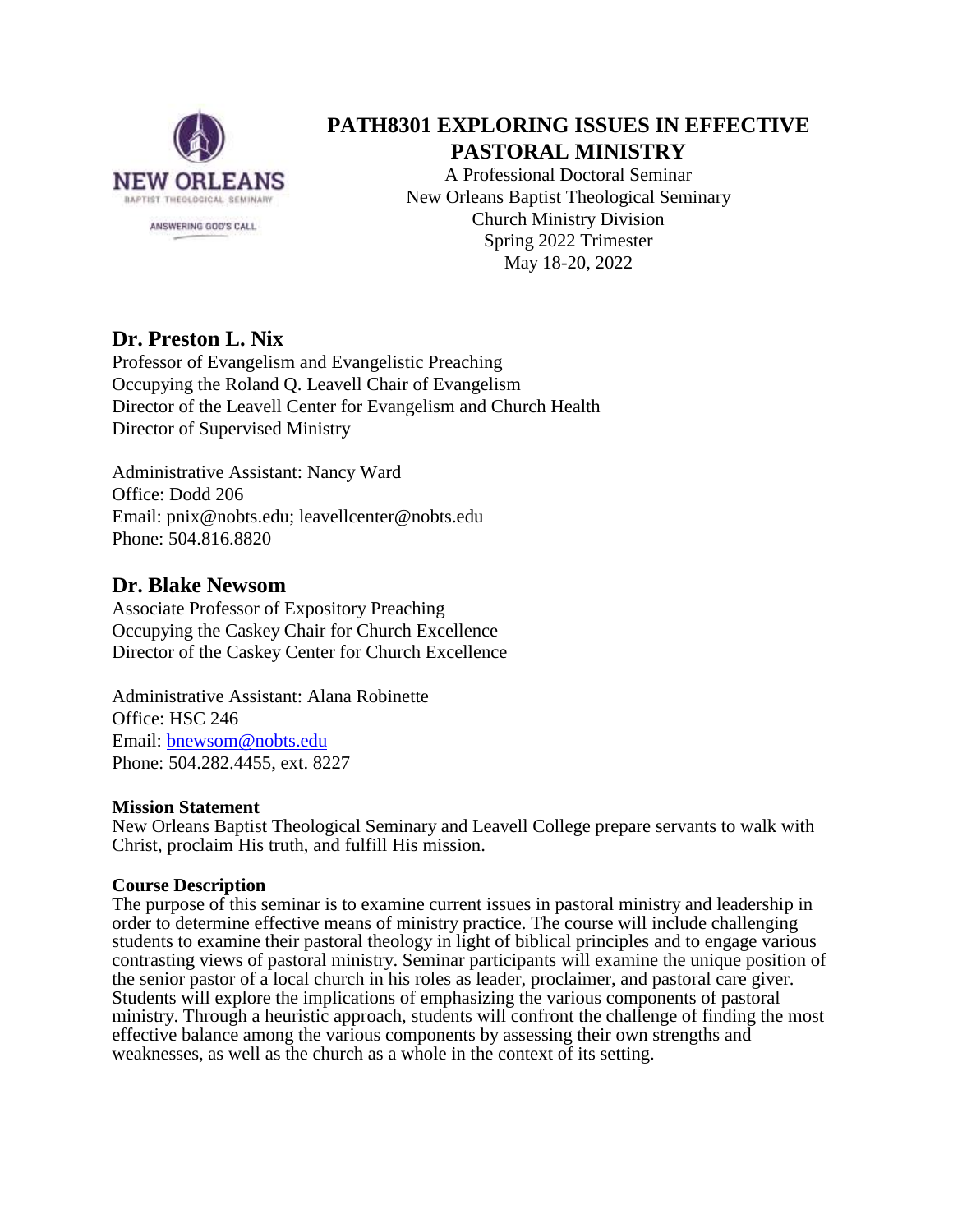## **Student Learning Outcomes**

When students have completed the seminar, they will have:

- 1. Clearly articulated their personal theology of pastoral ministry in the light of biblical principles;
- 2. Understood key classic and current models of pastoral ministry;
- 3. Identified and explored major issues of pastoral ministry that relate to their ministry setting;
- 4. Understood their ministry context as it affects leadership and pastoral ministry;
- 5. Assessed the strengths and weaknesses of their pastoral ministry;

6. Considered specific heuristic aspects in pastoral ministry in order to improve their personal effectiveness.

### **Required Textbooks**

- Akin, Daniel L. and R. Scott Pace. *Pastoral Theology: Theological Foundations for Who a Pastor Is and What He Does*. Nashville: B & H Academic, 2017.
- Early, Dave. *Pastoral Leadership Is…How to Shepherd God's People with Passion and Confidence.* Nashville: B & H Publishing Group, 2012.
- Laniak, Timothy S. *Shepherds After My Own Heart: Pastoral Traditions and Leadership in the Bible*. Downers Grove, IL: InterVarsity Press, 2006.
- White, James E. *The Church in an Age of Crisis: 25 New Realities Facing Christianity.* Grand Rapids: Baker, 2012.

#### **Course Teaching Methodology**

The teaching methodology of this seminar will consist of student research and written assignments as well as the sharing and presentation of papers. Brief lectures by the professors and guided discussion will be included.

#### **Course Requirements and Schedule** *Before the Seminar***:**

- 1. Read the Early textbook and select four (4) chapters from each of the five (5) Parts in the book. Compose a one-half page **Reaction** to each of the selected chapters (5 Parts x 4 chapters per Part for a total of 20 Reactions). The half-page Reactions are to be singlespaced, with the chapter title listed for each, and may be formatted to include two Reactions on one page, for a total of 10 pages of content. First person is allowed for this assignment. The Reactions should include agreements/disagreements with the author and the importance of this issue in the student's ministry setting/context.
- 2. Read the White textbook and write a **Personal Reflection** paper, to answer the following: Of the topics covered in the textbook, (a) which **five** were the most **surprising** to the student and why? (b) which **five** have been the most **challenging** to the student and why? The discussion of (a) and (b) should include real life examples from the personal experiences of the student. The Personal Reflection should be approximately 6-8 pages in length. Format: single-spaced, a space between each single-spaced paragraph, with no paragraph indentions. Margins, pagination, and headings/subheadings should be in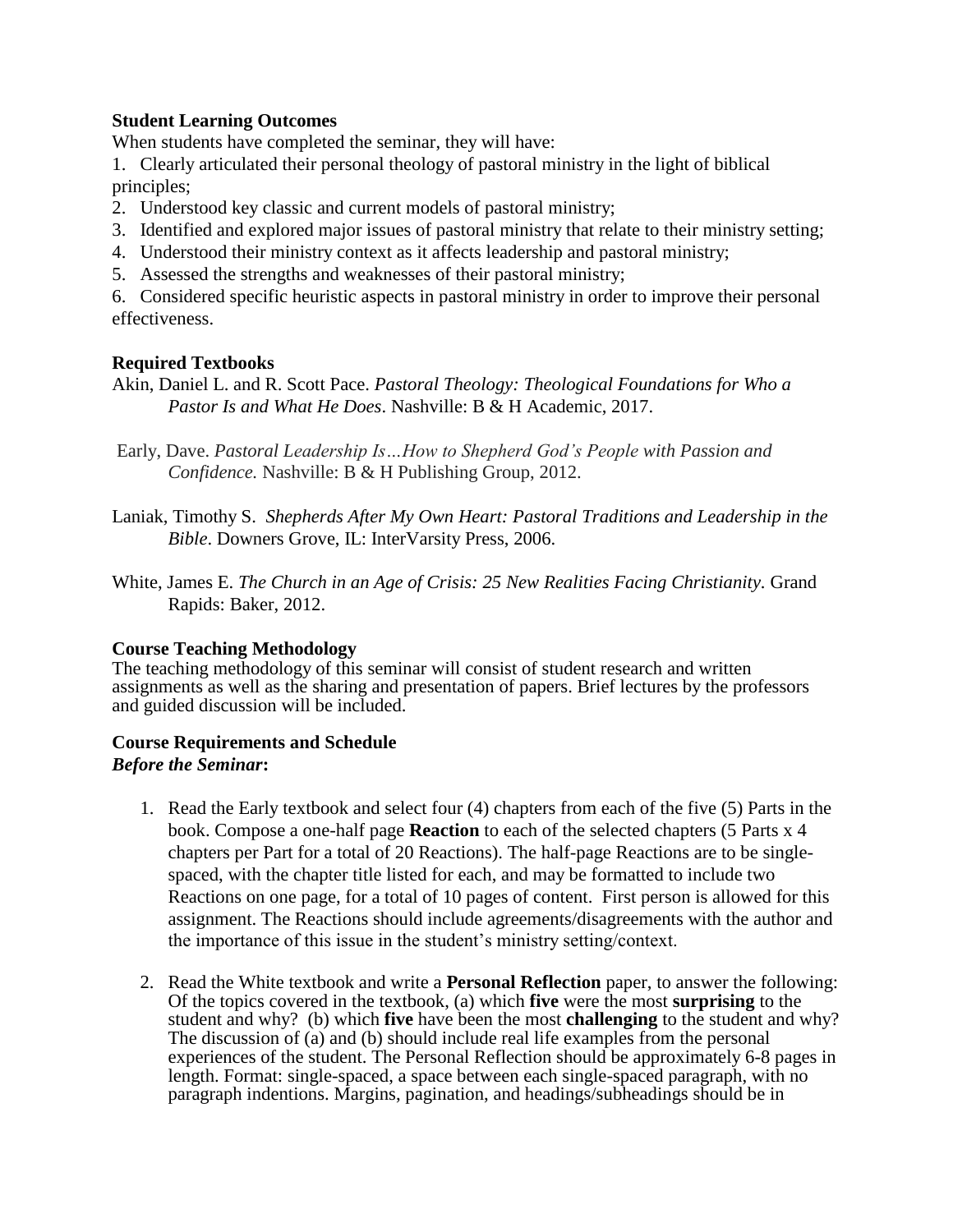accordance with Turabian 9<sup>th</sup> edition. Documentations or quotes from the textbook can be referenced by endnotes, citing the page number. Example: "We are living at the beginning of our future. The world is changing, and we need to recognize the nature of that change." (12). First person is allowed also for this assignment.

- **3.** Read the Akin and Pace textbook and the Laniak textbook and then compose a **Biblical Theology of Pastoral Ministry for the 21st century.** The Biblical Theology should involve biblical and historical insights, principles, and observations from the textbooks and include significant implications for  $21<sup>st</sup>$  century pastoral ministry. The Biblical Theology should reflect a synthesis of both textbooks. The Biblical Theology should be 10-12 pages, utilizing the following format: double-spaced; margins, pagination, headings/subheadings, and footnotes should be in accordance with Turabian 9<sup>th</sup> edition. Documentations or quotes from the textbooks and biblical material should be referenced by footnotes. F**irst person is not allowed in writing this assignment. This assignment will be graded for Turabian form and style in addition to content. NOTE:** *The Biblical Theology paper also will be evaluated by the Writing Assessment Coordinator for grammar, writing style, and Turabian formatting. In addition to submitting the paper to the professor, please email the assignment to Mrs. Phyllis Garrett at [pgarrett@nobts.edu.](mailto:pgarrett@nobts.edu) She will evaluate the document by inserting comments and email the document back to the student.*
- **Assignments 1, 2, & 3 are to be submitted to Google Drive no later than 11:59 P.M., Tuesday, May 17, 2022.**

#### **Instructions for Submitting Assignments via Google Drive:**

- All assignments for this course will be submitted via a shared folder on google.com/drive. You will receive a separate email from Dr. Nix requesting that you share the folder, **Exploring Issues.** If you already have a Google Drive account, then simply accept the shared folder. If you do not have a Google Drive account, you will need to follow the instructions given by Google to create a free Google Drive account and then accept the shared folder.
- In the folder, **Exploring Issues**, you will find subfolders for each assignment. Save your assignment using your last name and the name of the assignment (i.e. Smith.PersonalReflection), and upload the file in the appropriate folder. Google Drive will automatically update everyone's folder. **Please save assignments in either a .DOCX, .RTF, or .PDF format.**
- **Important**: Do not alter anyone's file while it is in Google Drive (e.g., save comments in the file) or remove anyone's file from the Google Drive folder, as that will alter or remove the file for everyone. Open the file and "save as" to your computer before making notes.

#### *During the Seminar:*

**Seminar Presentations:** Each seminar participant will be involved in seminar presentations and discussions involving all three Pre-seminar assignments as per the instructions of the professor.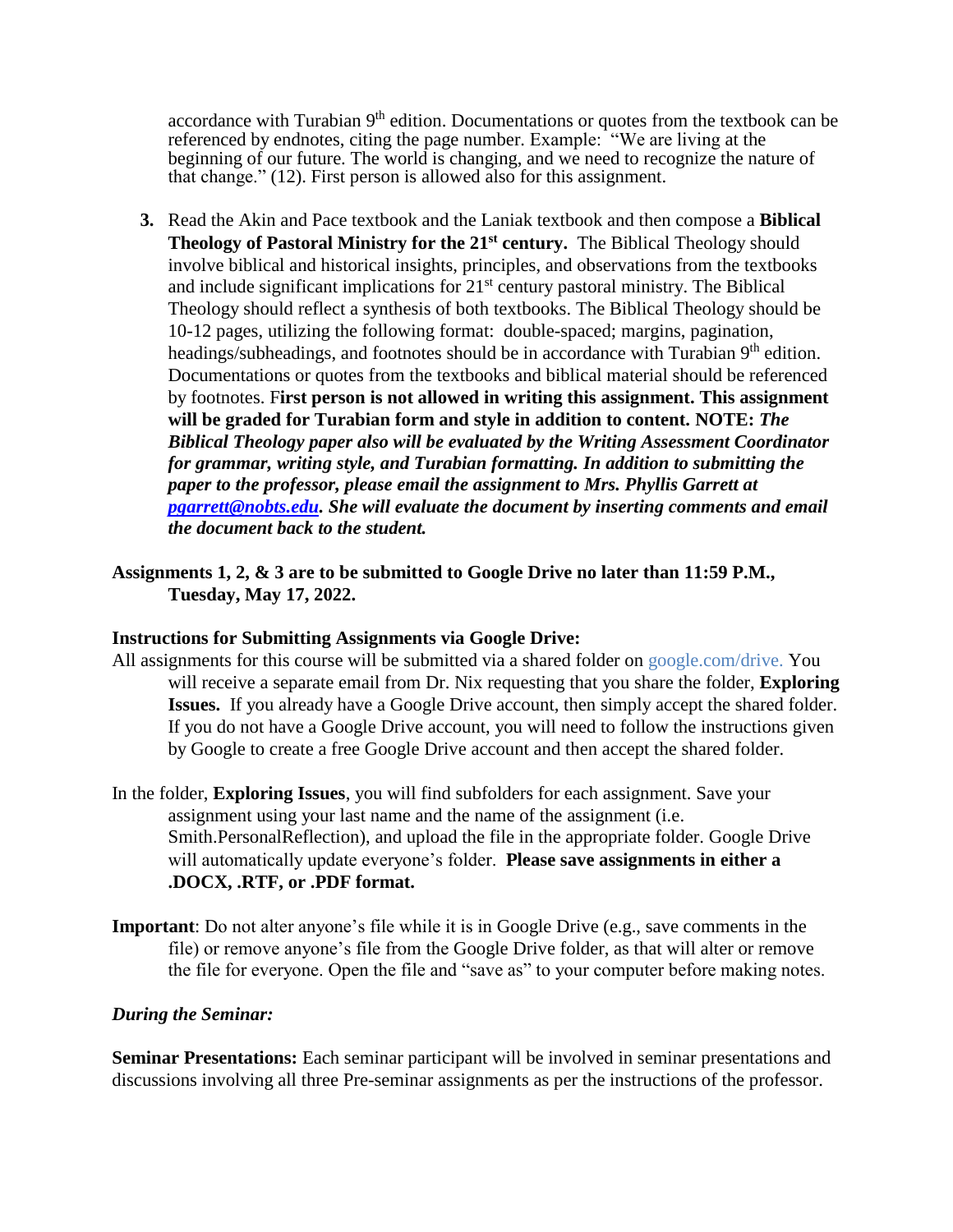**Seminar Participation:** Seminar participants are expected to be active participants in all sessions of the seminar.

## *After the Seminar:*

1. **Interview** a pastor who is considered to be either a mentor or a role model (suggested length of the interview: one hour or less). The interview questions should relate to issues raised in the course. Write a four-page, single-spaced summary and reaction to the interview. A list of the questions asked should be attached as a separate appendix. The assignment may be done in informal style, first person allowed, but is not to be a verbatim of the interview. **Students are advised to secure the person to be interviewed and the time for the interview prior to the beginning of the seminar**.

2. Based on the readings, assignments, and seminar discussions in the seminar, each student will write a **Personal Assessment** of their strengths and weaknesses in pastoral ministry (at least three strengths and three weaknesses). For each strength, discuss an action plan for maintaining the strength. For each weakness, discuss an action plan for improving the weakness. Suggested length of the Personal Assessment: 8-10 pages, single-spaced, utilizing the format described in Pre-seminar assignment #2.

## **Both Post-seminar assignments are to be submitted to Google Drive no later than 11:59 P.M., Friday, July 1, 2022.**

## **Assignments for Students Taking the Seminar as a Directed Study:**

1. Directed Study students must complete and submit ALL of the assignments listed above by the due dates listed.

2. Directed Study students will also develop an **Annotated Bibliography** of fifteen books (excluding the textbooks listed above). Each bibliographic entry should be one-half page in length and give a brief statement in regard to the purpose of the book, the major themes of the book, and the strengths and weaknesses of the author's viewpoint. See [www.annotatedbibliographymaker.com](http://www.annotatedbibliographymaker.com/)for guidance**.**

3. Directed Study students will select five (5) books from the following list and write a fourpage (or less), single-spaced **Annotated Review** for each book (format the same as Directed Study Assignment #2 above), answering the following questions:

a. What is a summary of the book and its purpose?

b. What are the strengths of the book for pastoral ministry and leadership?

c. What are the weaknesses of the book regarding pastoral ministry and leadership?

d. What are the applications and implications of the book for pastoral ministry and leadership in the  $21<sup>st</sup>$  century?

Baxter, Richard. *The Reformed Pastor: A Pattern of Personal Growth and Ministry*. Regent College Pub., 2001.

Bisagno, John. *Pastor's Handbook*. Nashville: B & H, 2011.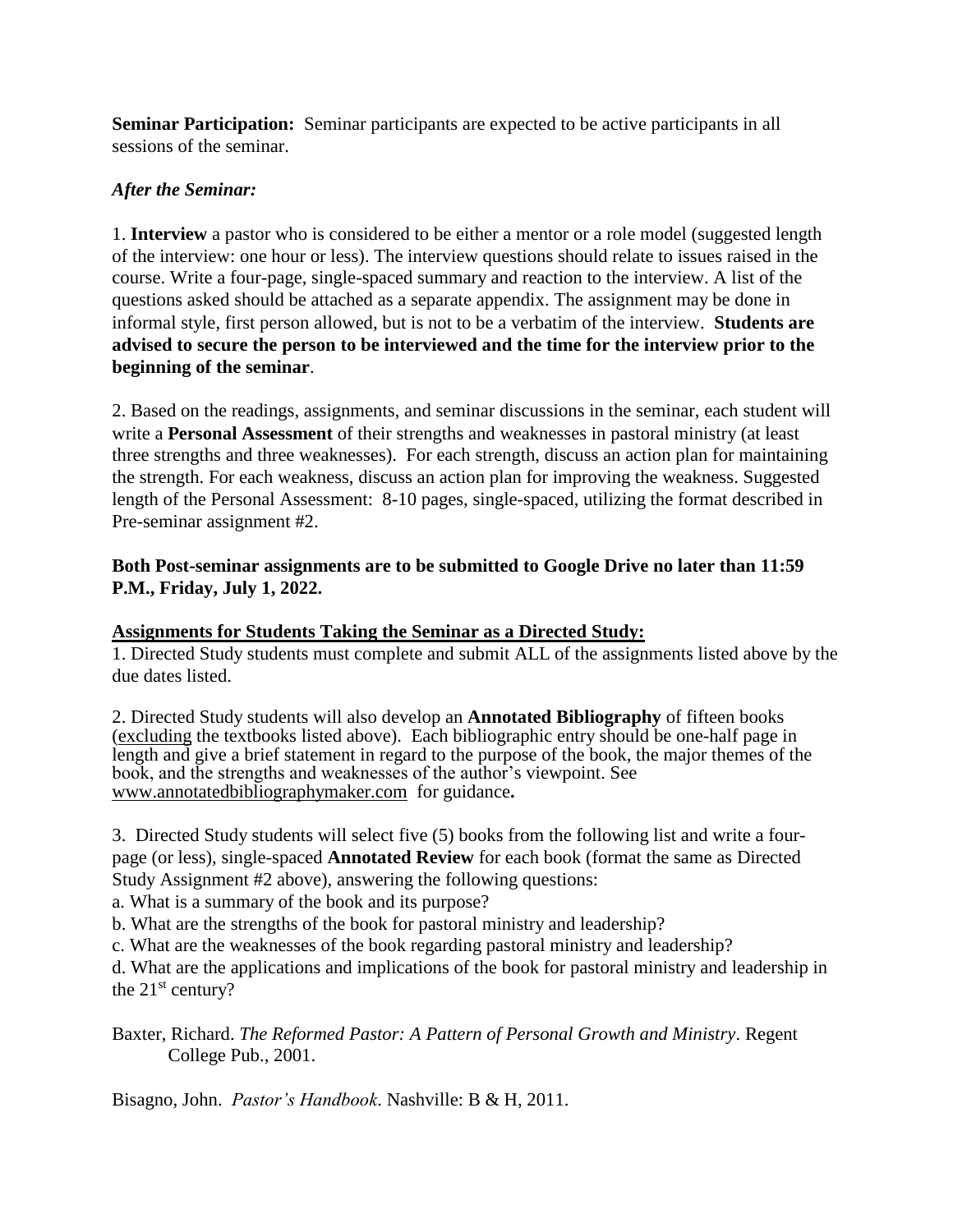- Bryant, James W. and Mac Brunson. *The New Guidebook for Pastors*. Nashville: Broadman and Holman, 2007.
- Cothen, Joe H. *Equipped for Good Work: A Guide for Pastors*. 3rd ed. Edited by Jerry N. Barlow. Gretna, LA: Pelican, 2012.
- Dale, Robert D. *Pastoral Leadership: A Handbook of Resources for Effective Congregational Leadership*. Nashville: Abingdon Press, 1986.
- Early, Dave and Ben Gutierrez. *Ministry Is…How to Serve Jesus with Passion and Confidence.*  Nashville: B & H Publishing Group, 2010
- Klick, Jeffery A., Rodney A. Harrison and Glenn A. Miller. *Pastoral Helmsmanship: The Pastor's Guide to Church Administration.* N.p.: ICM Publishing, 2015.
- MacArthur Jr., John. *Pastoral Ministry: How to Shepherd Biblically.* Nashville: Thomas Nelson, 2005.
- Phillips, Jere L. *Pastoral Ministry for the New Generation.* Collierville, TN: Innovo Publishing, 2014.
- Russell, Bob. *After 50 Years of Ministry: 7 Things I'd Do Differently & 7 Things I'd Do the Same*. Chicago: Moody Publishers, 2016.
- Swetland, Kenneth L. *Facing Messy Stuff in the Church: Case Studies for Pastors and Congregations.* Grand Rapids: Kregel, 2005.
- Thompson, James W. *Pastoral Ministry According to Paul.* Grand Rapids: Baker Academics, 2006.
- Toler, Stan. *Stan Toler's Practical Guide for Pastoral Ministry.* Indianapolis: Wesleyan Publishing House, 2007.

#### **Annotated Bibliography and Annotated Reviews from Directed Study students are to be submitted to Google Drive by 11:59 P.M., Friday, July 1, 2022.**

#### **Course Evaluation**

Assignments will be weighted approximately equal with room for the professors' discretion in regard to assignments that are particularly outstanding or substandard.

#### **Technical Assistance**

For assistance regarding technology, consult ITC (504-816-8180) or the following websites: 1. Selfserve@nobts.edu - Email for technical questions/support requests with the Selfserve.nobts.edu site (Access to online registration, financial account, online transcript, etc.). 2. BlackboardHelpDesk@nobts.edu - Email for technical questions/support requests with the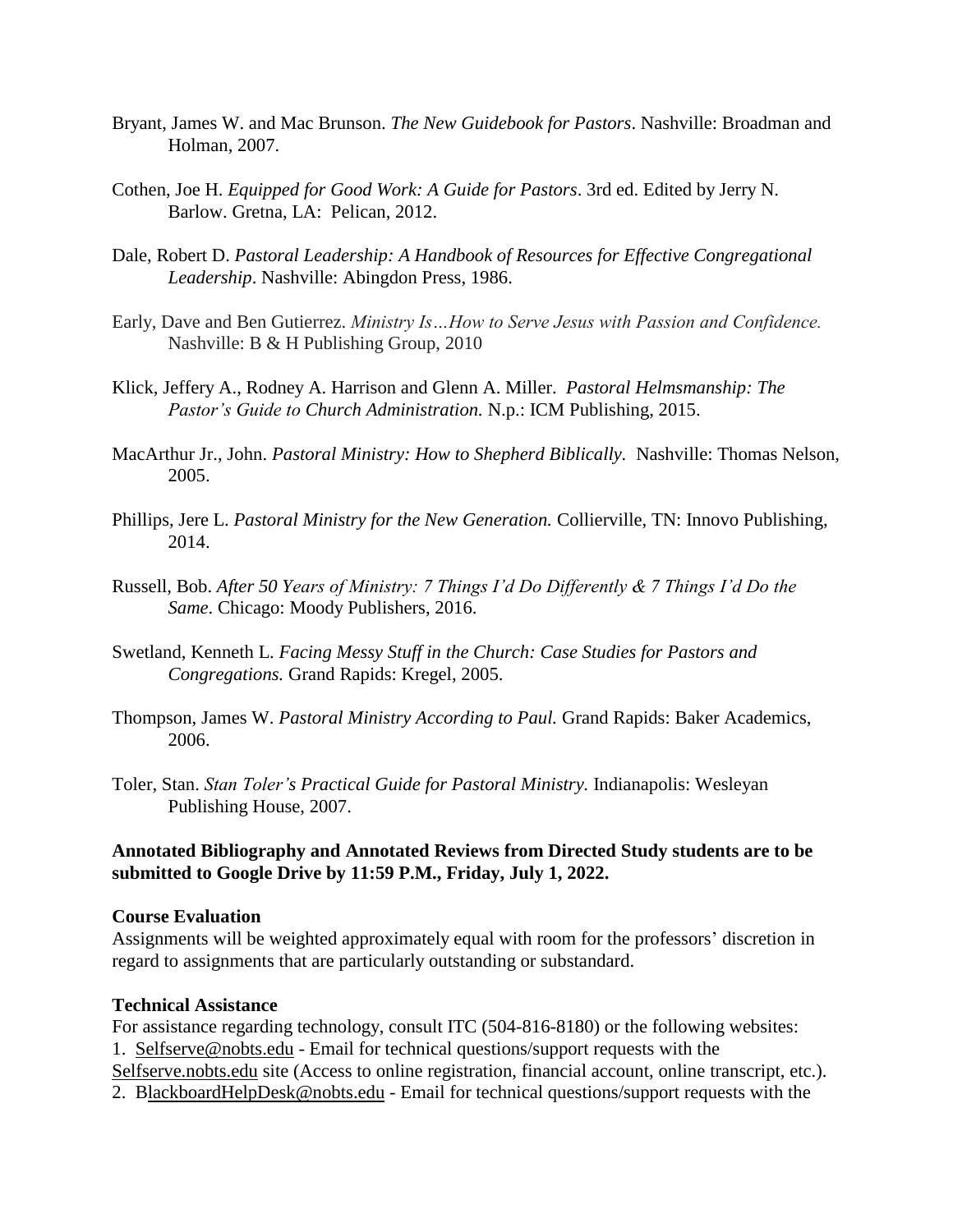NOBTS Blackboard Learning Management System NOBTS.Blackboard.com.

3. ITCSupport@nobts.edu - Email for general technical questions/support requests.

4. www.NOBTS.edu/itc/ - General NOBTS technical help information is provided on this website.

## **Help for Writing Papers at "The Write Stuff"**

NOBTS maintains a Writing Center designed to improve English writing at the graduate level. Students can receive writing guides, tips, and valuable information to help in becoming a better writer.

## **Plagiarism on Written Assignments**

NOBTS has a no tolerance policy for plagiarism. Plagiarism in certain cases may result in expulsion from the seminary. See the NOBTS Student Handbook for definition, penalties, and policies associated with plagiarism.

## **Selected Bibliography**

- Akin, Daniel L., and R. Scott Pace. *Pastoral Theology: Theological Foundations for Who a Pastor Is and What He Does*. Nashville: B & H Academic, 2017.
- Ammerman, Nancy T., Jackson W. Carroll, Carl S. Dudley, and William McKinney, eds. *Studying Congregations: A New Handbook*. Nashville: Abingdon, 1998.

Anderson, Leith. *Dying for Change*. Minneapolis: Bethany House, 1990.

Armstrong, John H., ed. *Reforming Pastoral Ministry.* Wheaton: Crossway Books, 2001.

- Bailey, Robert W. *The Minister and Grief*. New York: Hawthorn Books, Inc., 1976.
- Bandy, Thomas G. *Moving Off the Map.* Nashville: Abingdon, 1998.
- Barker, Joel Arthur. *Future Edge: Discovering the New Paradigms of Success*. New York: William Morrow and Company, 1992.
- Baxter, Richard. *The Reformed Pastor: A Pattern of Personal Growth and Ministry*. Regent College Pub., 2001.
- Biles, Deron J., ed. *Pastoral Ministry: The Ministry of a Shepherd*. Nashville: B&H Academic, 2017.
- Bisagno, John R. *Pastor's Handbook*. Nashville: B & H, 2011.
- Branson, Mark Lau, and Juan F. Martinez. *Churches, Cultures, and Leadership: A Practical Theology of Congregations and Ethnicities*. Downers Grove, IL: IVP Academic, 2011.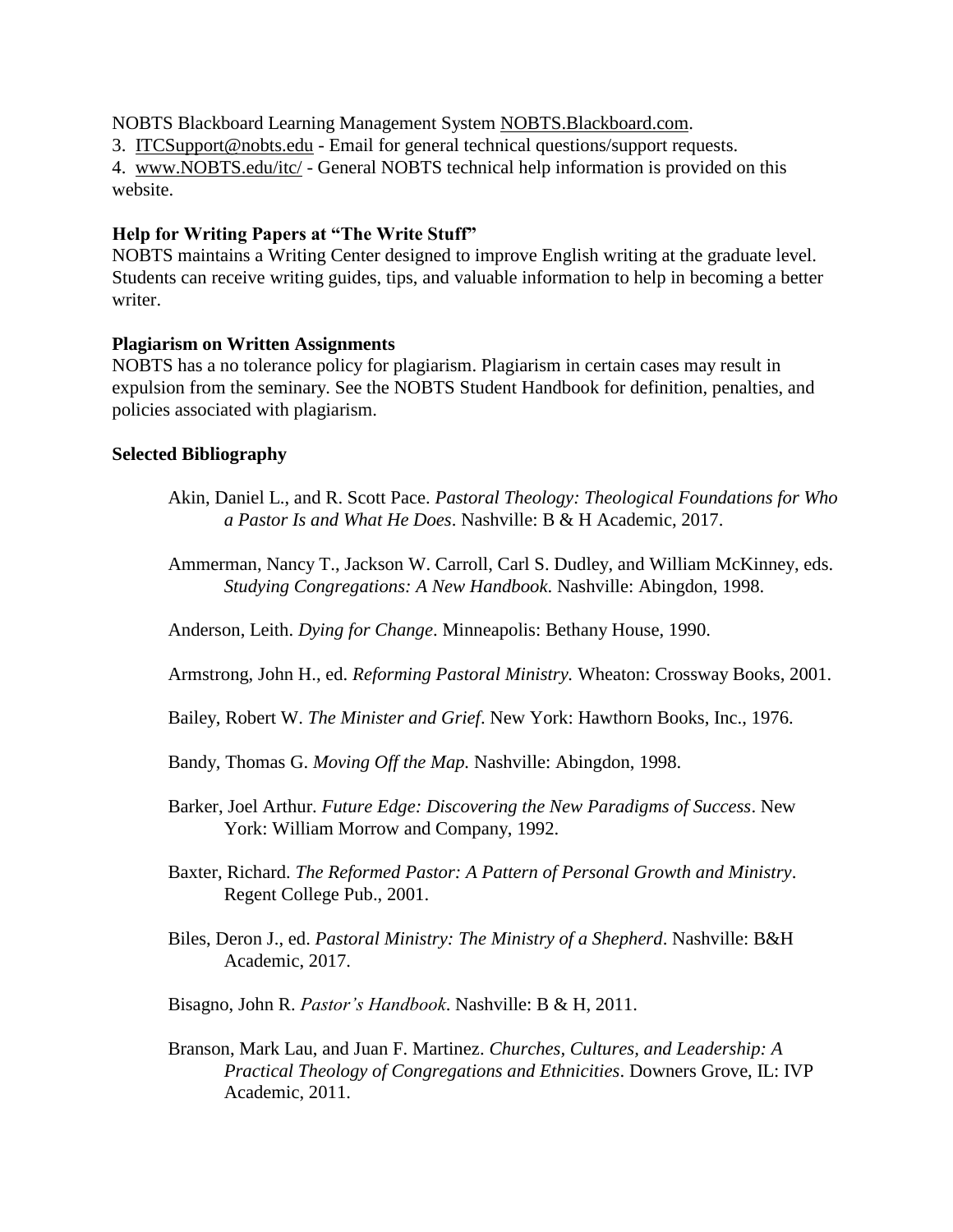- Bryant, James W., and Mac Brunson. *The New Guidebook for Pastors*. Nashville: B & H, 2007.
- Campbell, Barry. *Toolbox for [Busy] Pastors*. Nashville: Convention Press, 1998.
- Charles Jr., H.B. *On Pastoring: A Short Guide to Living, Leading, and Ministering as a Pastor*. Chicago: Moody Publishers, 2016.
- Cothen, Joe H. *Equipped for Good Work: A Guide for Pastors*. 3rd ed. Edited by Jerry N. Barlow. Gretna: Pelican, 2012.

\_\_\_\_\_\_. *The Pulpit Is Waiting*. Gretna: Pelican, 1998.

- Criswell, W.A. *Criswell's Guidebook for Pastors*. Nashville: Broadman Press, 1980.
- Cowen, Gerald P. *Who Rules the Church: Examining Congregational Leadership and Church Government:* Nashville: B & H, 2003.
- Croft, Brian. *The Pastor's Ministry: Biblical Priorities for Faithful Shepherds*. Grand Rapids: Zondervan, 2015.
- Dale, Robert D. *Pastoral Leadership: A Handbook of Resources for Effective Congregational Leadership*. Nashville: Abingdon Press, 2001.
- Daman, Glenn. *Shepherding the Small Church.* Grand Rapids: Kregel, 2002.
- Duduit, Michael, ed. *Handbook of Contemporary Preaching*. Nashville: Broadman Press, 1992.
- Early, Dave. *Pastoral Leadership Is...How to Shepherd God's People with Passion and Confidence.* Nashville: B & H Publishing Group, 2012.
- Early, Dave, and Ben Gutierrez. *Ministry Is…How to Serve Jesus with Passion and Confidence.* Nashville: B & H Publishing Group, 2010.
- Farris, Stephen. *Preaching that Matters*. Louisville: Westminster John Knox Press, 1998.
- Fisher, David. *The 21st Century Pastor.* Grand Rapids, MI: Zondervan Publishing House, 1996.
- Fry, John W. *Jesus: The Pastor*. Grand Rapids: Zondervan, 2000.
- Gerkin, Charles V. *An Introduction to Pastoral Care*. Nashville: Abingdon Press, 1997.
- Gibson, Scott M. *Preaching with a Plan*. Grand Rapids: Baker Books, 2012.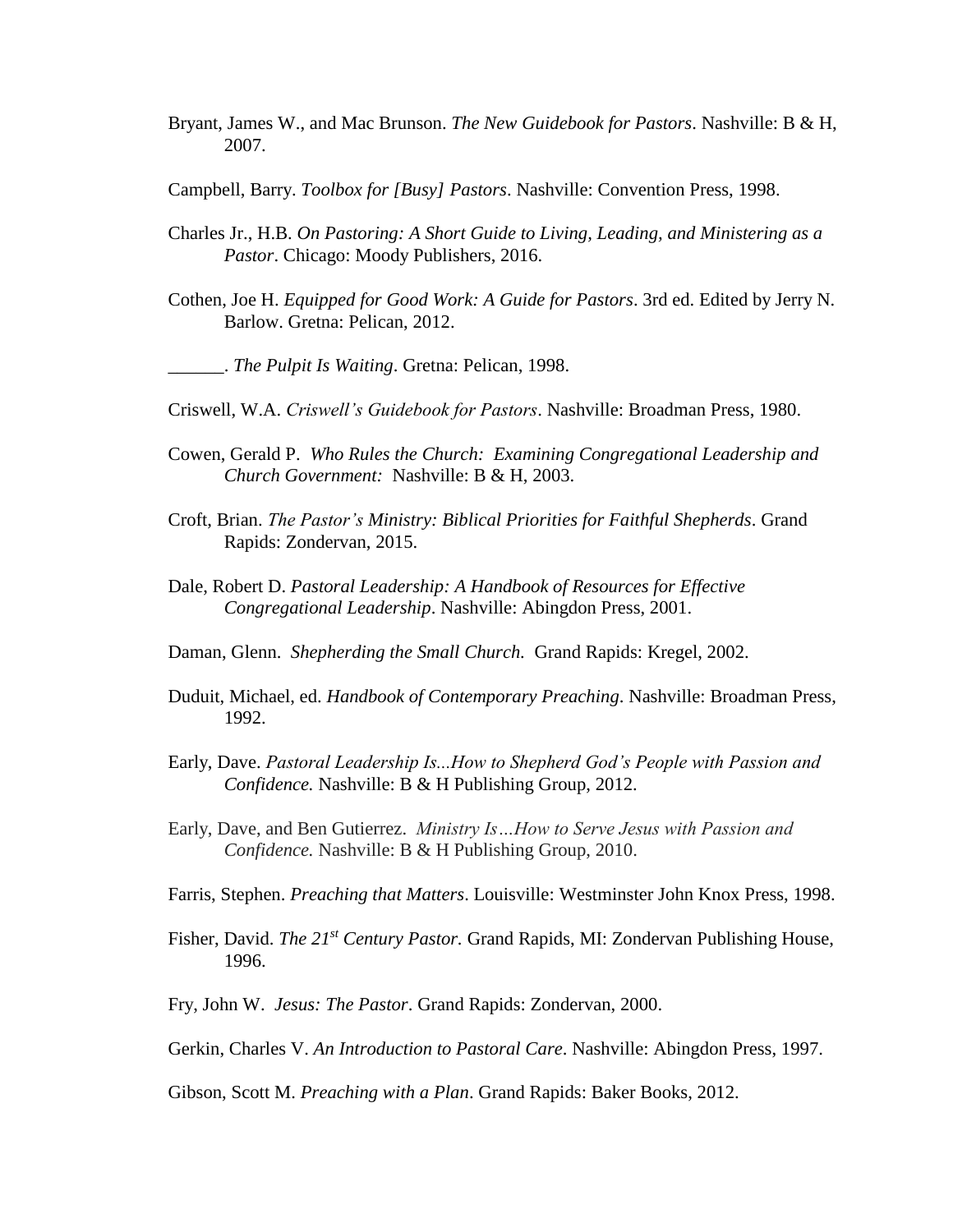Goodman, Thomas. *The Intentional Minister*. Nashville: Broadman and Holman, 1994.

- Granberg-Michaelson, Wesley. *Future Faith: Ten Challenges Reshaping Christianity in the 21st Century*. Minneapolis: Fortress Press, 2018.
- Harvey, Dave. *Am I Called? The Summons to Pastoral Ministry*. Wheaton, IL: Crossway, 2012.
- Hemphill, Ken. *The Antioch Effect*. Nashville: Broadman & Holman, 1994.
- Hicks, H. Beecher. *On Jordan's Stormy Banks: Leading Your Congregation Through the Wilderness of Change.* Grand Rapids: Zondervan, 2004.
- Hiscox, Edward T. *The Star Book for Ministers*, 2d rev. ed. Valley Forge, PA: Judson Press, 1994.
- Hobbs, J. R. *The Pastor's Manual*. Nashville: Broadman Press, 1962.
- Horner, David. *A Practical Guide for Life and Ministry: Overcoming 7 Challenges Pastors Face*. Grand Rapids: Baker Books, 2008.
- Howe, Leroy. *A Pastor in Every Pew*. Valley Forge: Judson Press, 2000.
- Hughes, R. Kent. *The Pastor's Book: A Comprehensive and Practical Guide to Pastoral Ministry*. Wheaton: Crossway, 2015.
- Hunter, Rodney J., ed. *Dictionary of Pastoral Care and Counseling*. Nashville: Abingdon, 1990.
- Hybels, Lynne, and Bill Hybels. *Rediscovering Church*. Grand Rapids: Zondervan, 1995.
- Klick, Jeffery A., Rodney A. Harrison, and Glenn A. Miller. *Pastoral Helmsmanship: The Pastor's Guide to Church Administration.* N.p.: ICM Publishing, 2015.
- Laniak, Timothy S. *Shepherds After My Own Heart: Pastoral Traditions and Leadership in the Bible*. Downers Grove, IL: InterVarsity Press, 2006.
- Lartey, Emmanuel Y. *Pastoral Theology in an Intercultural World*. Eugenn, OR: Wipf and Stock, 2013.
- Lawrence, Bill. *Effective Pastoring.* Nashville: Word Publishing, 1999.
- Lawrenz, Mel. *The Dynamics of Spiritual Formation*. Grand Rapids: Baker Books, 2000.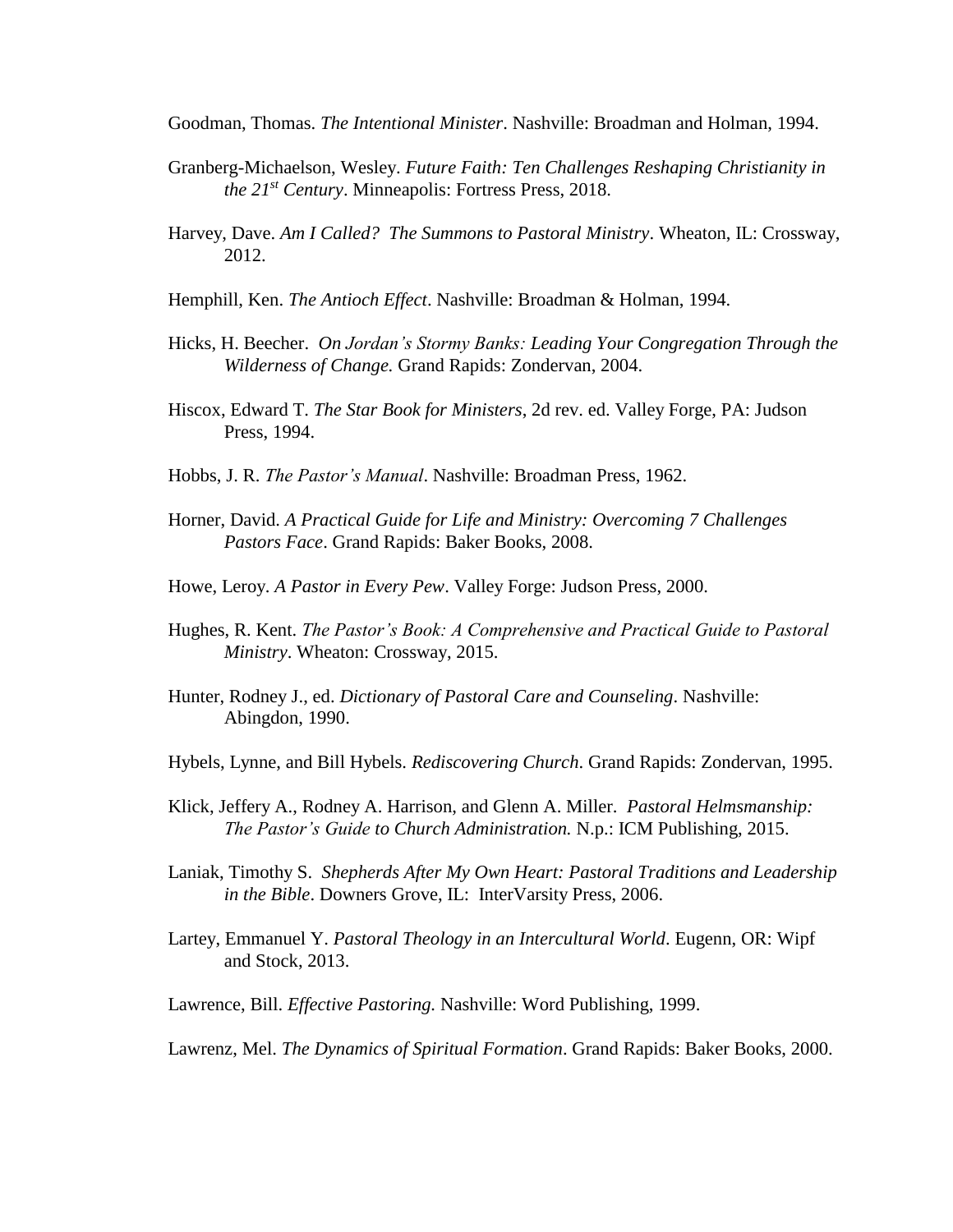- Lewis, Robert, and Wayne Cordeiro. *Culture Shift: Transforming Your Church from the Inside Out.* San Francisco: Jossey-Bass, 2005.
- Lutzer, Erwin. *Pastor to Pastor: Tackling the Problems of Ministry*. Grand Rapids: Kregel Publications, 1998.
- MacArthur Jr., John. *Pastoral Ministry: How to Shepherd Biblically*. Nashville: Thomas Nelson, 2005.
- Macchia, Stephen A. *Becoming a Healthy Church: 10 Characteristics*. Grand Rapids: Baker Books, 1999.
- Malphurs, Aubrey. *Advanced Strategic Planning: A 21st Century Model for Church and Ministry Leaders*. 3rd ed.. Grand Rapids: Baker Books, 2013.

\_\_\_\_\_\_. *Doing Church: A Biblical Guide for Leading Ministries through Change*. Grand Rapids: Kregel Publications, 1999.

\_\_\_\_\_\_. *Ministry Nuts and Bolts: What They Don't Teach Pastors in Seminary*. 2nd ed. Grand Rapids: Kregel Publications, 2009.

- Maxwell, John. *Developing the Leader Within You*. Nashville: Thomas Nelson, 1993.
- McCalep Jr., George O. *Faithful Over a Few Things: Seven Critical Church Growth Principles*. Lithonia, GA: Orman Press, 1996.

McIntosh, Gary L. *One Size Doesn't Fit All*. Grand Rapids: Revell, 1999.

- McIntosh, Gary L. and Charles Arn. *What Every Pastor Should Know: 101 Indispensable Rules of Thumb for Leading Your Church*. Grand Rapids: Baker Books, 2013.
- Means, James E. *Effective Pastors for a New Century*. Grand Rapids: Baker Books, 1993.

Miller, Calvin. *O Shepherd, Where Art Thou?* Nashville: B & H, 2006.

\_\_\_\_\_\_\_\_. *The Empowered Communicator*. Nashville: Broadman & Holman, 1994.

\_\_\_\_\_\_\_\_ . *The Empowered Leader*. Nashville: Broadman and Holman Publishers, 1995.

Newton, Phil A. *40 Questions about Pastoral Ministry*. Grand Rapids: Kregel Academic, 2021.

Oden, Thomas C. *Classical Pastoral Care*. 4 vols. Grand Rapids: Baker Books, 1987.

\_\_\_\_\_\_\_\_ . *Pastoral Theology*. San Francisco: Harper, 1983.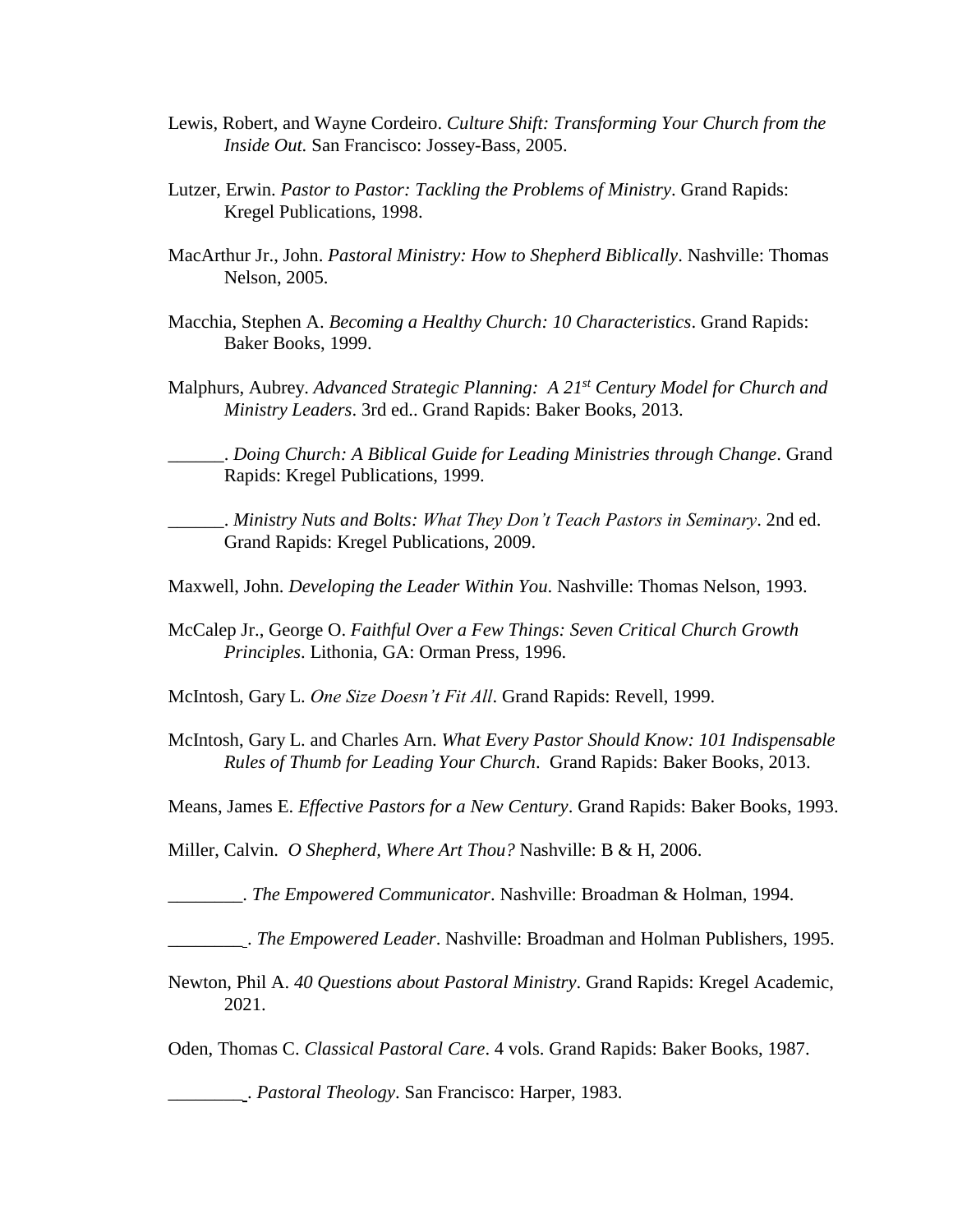- Olsen, David T. *Discovering Your Leadership Style: The Power of Chemistry, Strategy, and Spirituality.* Downers Grove, IL: InterVarsity, 2014.
- Piper, John. *Brothers, We Are Not Professionals.* Nashville: Broadman and Holman, 2002.
- Phillips, Jere L. *Pastoral Ministry for the New Generation.* Collierville, TN: Innovo Publishing, 2014.
- Prime, Derek J. and Alistair Begg. *On Being a Pastor: Understanding Our Calling and Work*. Rev. and expanded ed. Chicago: Moody Publishers, 2013.
- Purves, Andrew. *Pastoral Theology in the Classical Tradition*. Louisville: Westminster, 2001.
- Peterson, Eugene. *Five Smooth Stones for Pastoral Work*. Grand Rapids: Eerdmans Pub., 1980.

. *The Contemplative Pastor*. Grand Rapids: Eerdmans Pub., 1989.

Piper, John. *Brothers, We Are Not Professionals*. Nashville: Broadman and Holman, 2002.

 . *Living in the Light: Money, Sex, & Power*. North America: The Good Book Company, 2016.

- Radcliffe, Robert J. *Effective Ministry as an Associate Pastor*. Grand Rapids: Kregel Publications, 1998.
- Rainer, Thom S. *Eating the Elephant*. Nashville: Broadman and Holman Publishers, 1994.
- Ramey Jr., Robert H. *The Pastor's Start-Up Manual*. Nashville: Abingdon, 1995.
- Rediger, G. Lloyd. *Fit to Be Pastor*. Louisville: Westminster John Knox Press, 2000.
- Rohrer, David. *The Sacred Wilderness of Pastoral Ministry: Preparing a People for the Presence of the Lord.* Downers Grove, IL: InterVarsity Press, 2012.
- Russell, Bob. *After 50 Years of Ministry: 7 Things I'd Do Differently & 7 Things I'd Do the Same*. Chicago: Moody Publishers, 2016.
- Segler, Franklin M. *The Broadman Minister's Manual*. Nashville: Broadman Press, 1968.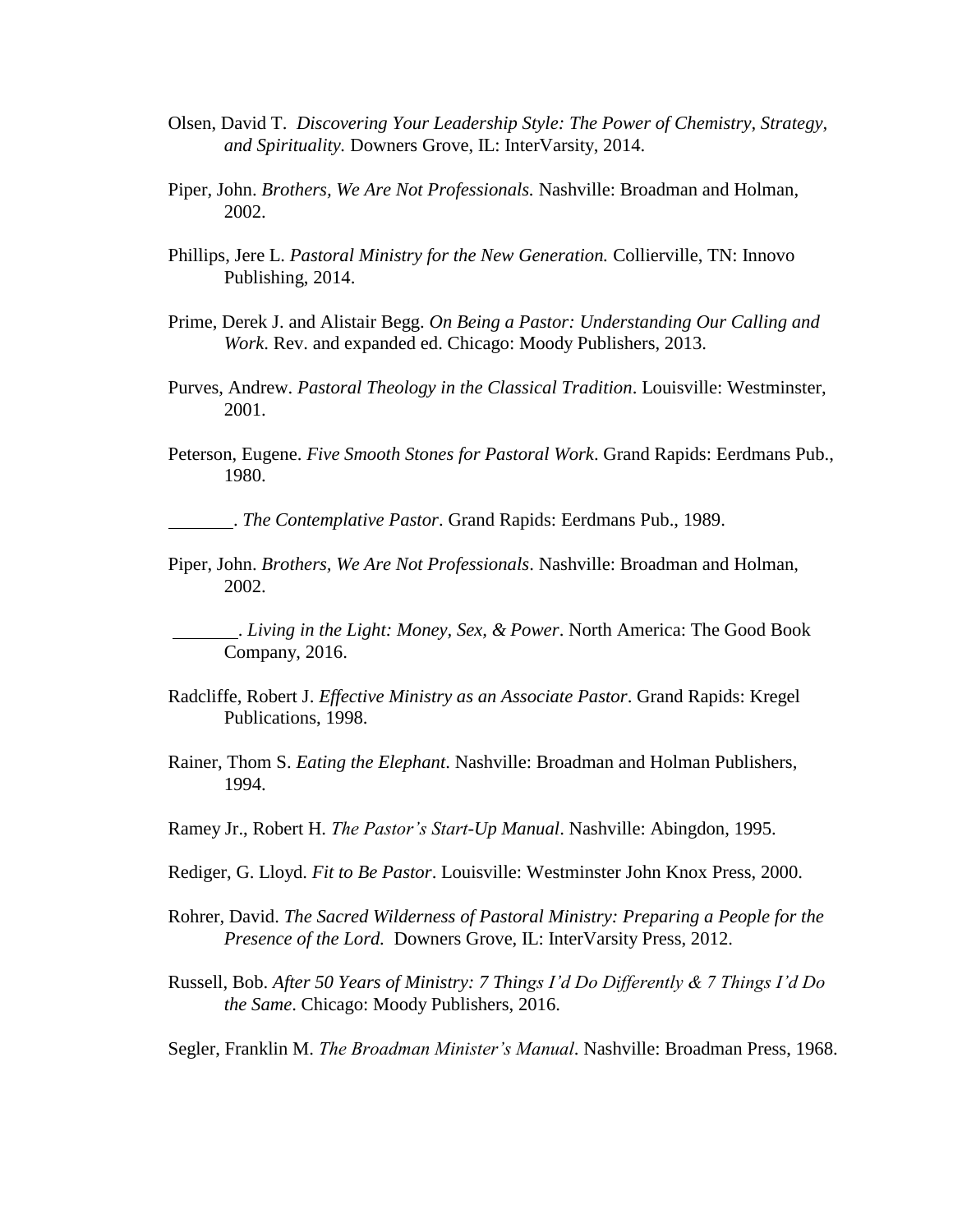- Senkbeil, Harold L. *The Care of Souls: Cultivating a Pastor's Heart*. Bellingham, WA: Lexham Press, 2019.
- Senkbeil, Harold L. and Lucas V. Woodford. *Pastoral Leadership and Strategy: For the Care of Souls*. Lexham Ministry Guides, Vol. 1. Bellingham, WA: Lexham Press, 2021.
- Shawchuck, Norman, and Roger Heuser. *Leading the Congregation: Caring for Yourself While Serving the People.* Nashville: Abingdon Press, 1993.
- Stetzer, Ed, and Thom S. Rainer. *Transformational Church: Creating a New Scorecard for Congregations.* Nashville: B & H Publishing, 2010.
- Stevens, R. Paul., and Phil Collins. *The Equipping Pastor*. The Alban Institute, 1993.
- Stott, John. *Basic Christian Leadership*. Downers Grove, IL: InterVarsity Press, 2006.
- Stowell, Joseph M. *Shepherding the Church in the 21st Century.* Wheaton*,* IL: Victor Books, 1994.
- Sweet, Leonard. *Aqua Church*. Loveland, CO: Group Publishing, 1999.
- Swetland, Kenneth L. *Facing Messy Stuff in the Church: Case Studies for Pastors and Congregations.* Grand Rapids: Kregel, 2005.
- Thomas, Curtis. *Practical Wisdom for Pastors*. Wheaton: Crossway Books, 2001.
- Thompson, James W. *Pastoral Ministry According to Paul.* Grand Rapids: Baker Academics, 2006.
- Toler, Stan. *Stan Toler's Practical Guide for Pastoral Ministry.* Indianapolis: Wesleyan Publishing House, 2007.
- Tripp, Paul David*. Dangerous Calling: Confronting the Unique Challenges of Pastoral Ministry.* Wheaton, IL: Crossway, 2012.
- Troftgruben, Troy M. *Rooted and Renewing: Imagining the Church's Future in Light of Its New Testament Origins*. Minneapolis: Fortress Press, 2019.
- Warneck, Richard H. *Pastoral Ministry: Theology and Practice*. St. Louis: Concordia Publishing House, 2018.
- Warren, Rick. *The Purpose Driven Church*. Grand Rapids: Zondervan, 1995.